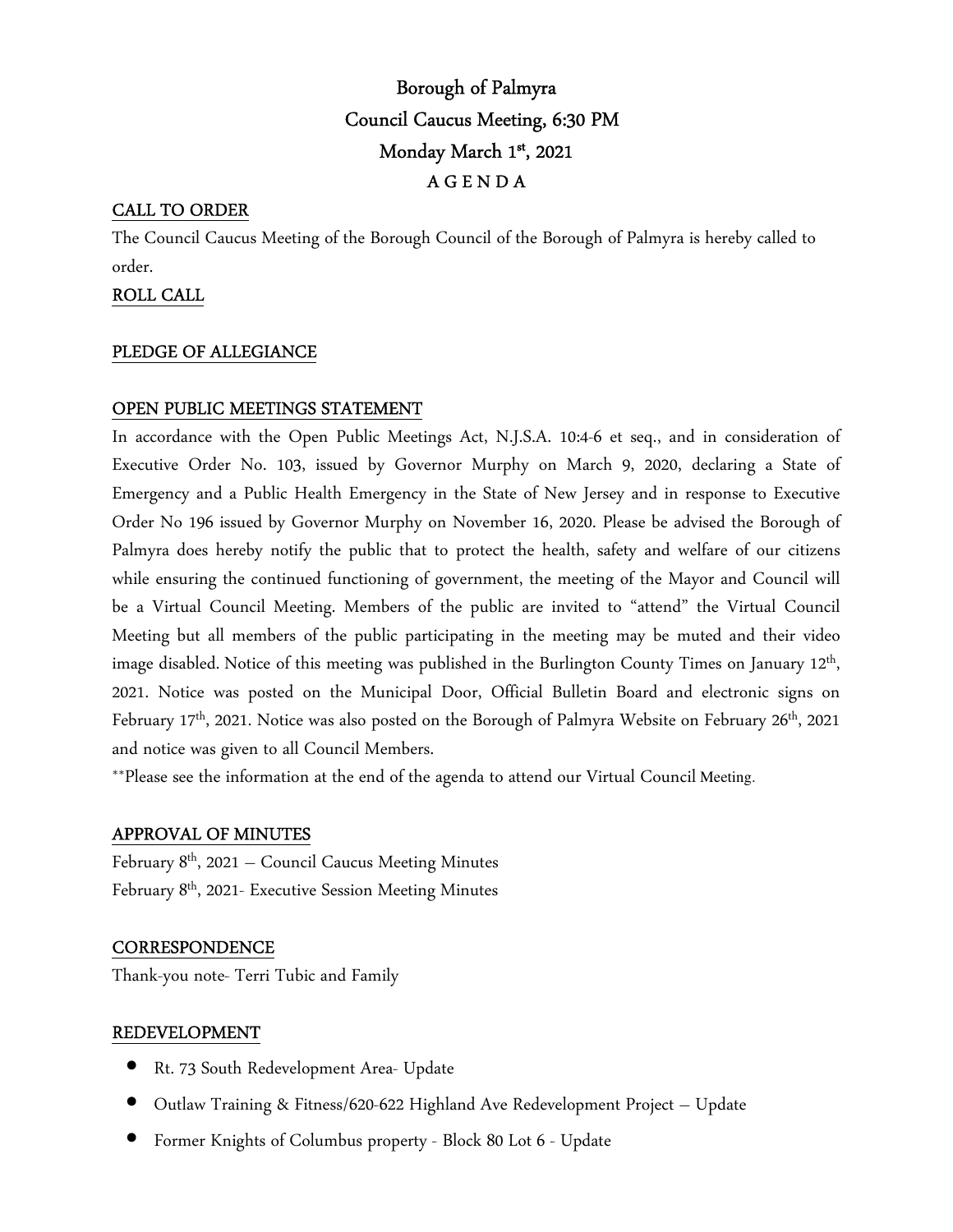#### PROFESSINAL UPDATES

William Kirchner, ERI

#### PUBLIC COMMENT

We request those participants wishing to have or make a Public comment, email their questions or comments in advance to Municipal Clerk Rita Jackson at djackson@boroughofpalmyra.com. The opportunity to submit comments prior to meeting expires at 12:00 PM on Monday March 1st, 2021. You must include "Meeting Question/ Comment" in the subject line and your name and full address for your comment to be considered valid. Comments submitted in a timely and complete manner will be reviewed and read during the virtual Council Meeting; it may be necessary to follow-up with persons submitting comments at a later date. All comments will become part of the record and included with the Meeting Minutes.

For those choose to "attend" the Virtual Meeting, Mayor Tait will open the meeting to the public for comments. Comments should be limited to no more than (2) two minutes. All comments will become part of the record and included with the Meeting Minutes.

#### ORDINANCES ON SECOND READING (Public Hearing)

Ordinance 2021-1 An Ordinance of the Borough of Palmyra, County of Burlington, State of New Jersey resending Chapter 236 "Stormwater Management" Ordinance 2006-11, of the Code of the Borough of Palmyra and replacing with New Chapter 236, " Stormwater Control Regulations"

Ordinance 2021-2 An Ordinance of the Borough of Palmyra, County of Burlington and the State of New Jersey Adopting The "Redevelopment Plan" for Block 80 Lot 6 Former Knights of Columbus Site, Dated January, 2021, in Accordance with the Local Redevelopment and Housing Law N.J.S.A. 40A: 12A-7 et seq.

Ordinance 2021-3, An Ordinance of the Borough of Palmyra, County of Burlington and State of New Jersey Amending Chapter 215 of the Code of the Borough of Palmyra Entitled "Sewers"

Ordinance 2021-4, An Ordinance of the Borough of Palmyra, County of Burlington, State of New Jersey to Exceed the 2021 Municipal Budget Appropriation Limits and to Establish a Cap Bank (N.J.S.A. 40A:4-45.14)

#### RESOLUTIONS

Resolution 2021-99 thru Resolution 2021-105 will be enacted as a single motion, if either resolution needs additional discussion it will be removed from the consent agenda and voted on separately

Resolution 2021-99, Resolution Authorizing the Cancellation of Taxes for a Totally Disabled Veteran at Block 153.2 Lot 1012 Partial Tax Year 2020 and Thereafter and Refunding Taxes Paid

Resolution 2021-100, Resolution Authorizing the Payment of February bills in the amount of \$1,894,626.97.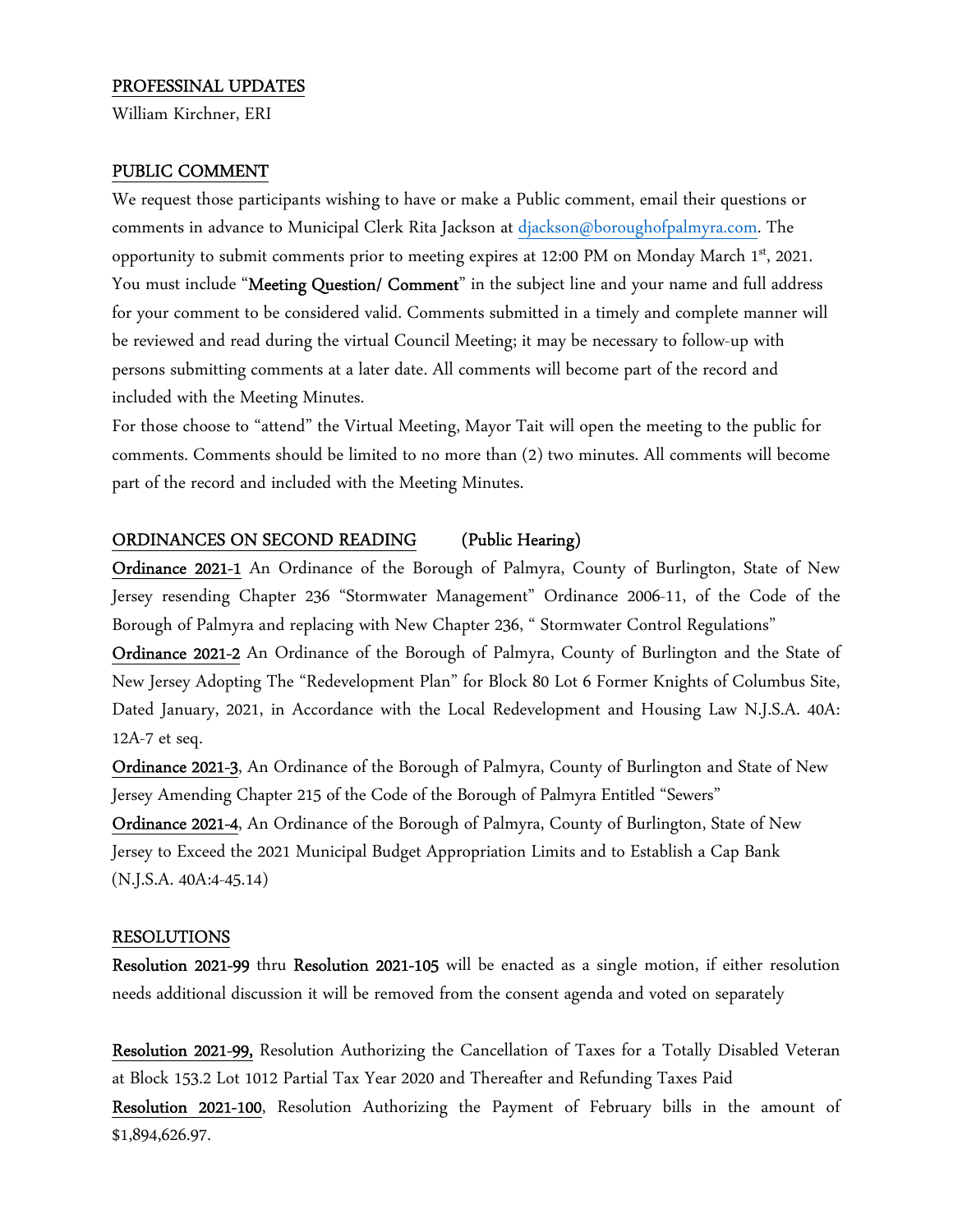Resolution 2021-101, Resolution Authorizing the Cancellation of Municipal Certificate # 20-00038 for Block 108 Lot 5

Resolution 2021-102, Resolution Authorizing a Refund in the Amount of \$1,852.32 for Overpayment of Taxes on Block 152 Lot 9.02 Qualifier C6207

Resolution 2021-103, Resolution Appointing Tracy Kilmer as Co-Abandoned Property List Public Official for the Borough of Palmyra

Resolution 2021-104, Resolution Appointing Doretha R Jackson as Burlington County JIF Wellness Coordinator for the Borough of Palmyra

Resolution 2021-105, Resolution Authorizing the Appointment of a Financial Consultant for Borough of Palmyra

## DISCUSSION ITEMS

- Borough Hall staffing and re-opening to the public COVID-19 Update and Field Usage
- Field usage Ordinance
- Collective Bargaining Agreement with Palmyra Police Association
- Parking Ordinance
- Public Works vacancy
- Police Department vacancies
- Purchase Orders Council signature requirement
- Sidewalk/snow & ice removal ordinance
- Veterans Park improvement project update
- Did You Know.... dog poop/stormwater reboot
- Transform South Jersey/Community Heart & Soul program
- Sober Living Facilities sample ordinance

## ADMINISTRATORS REPORT

- Roto Cylinders and other Tax Appeals
- 2021 Budgets Budget Workshop Saturday March 27, 2021 at 8:00 am
- Tax Office update
- Misc. items as necessary

## MAYOR AND COUNCIL COMMENTS